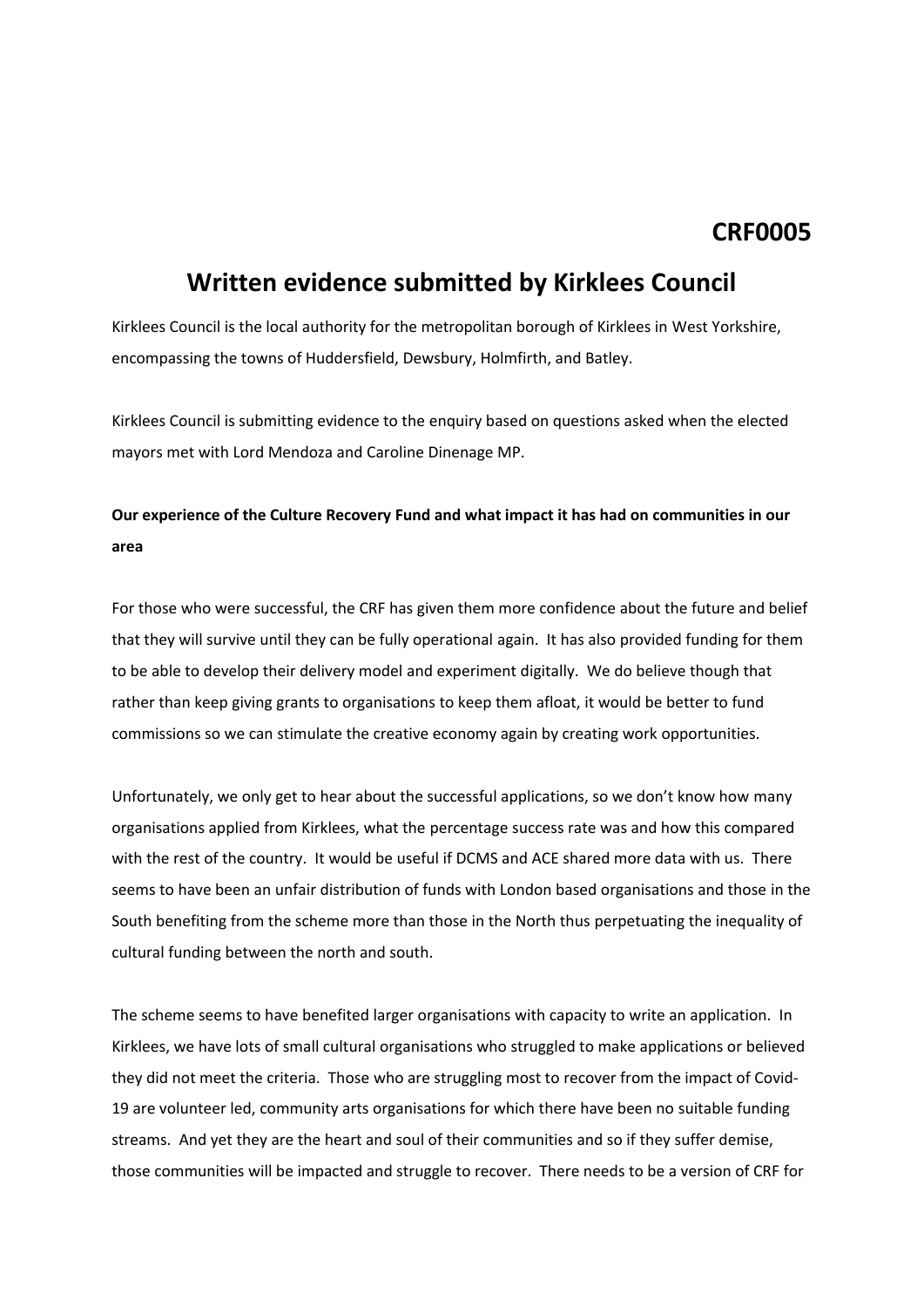those local organisations. Its impact would be heightened if local authorities were awarded money to distribute to these types of organisations as they know their communities well.

From a local authority point of view, there were some confusing messages in Round 1. The criteria made it sound like local authorities would not be eligible as we couldn't prove that we were at risk of closure but, in the end, some were funded. Because of this, more local authorities made applications in Round 2 and we are grateful that Kirklees Council's Museums and Galleries service was awarded its full request as this will enable the service to adapt to be Covid-safe when able to reopen and address some of the problems caused by Covid such as pest infestations in our collections and much reduced income which funds a third of our expenditure.

It would also be beneficial if there was funding for the role that local authority cultural services play integrating cultural activities into other services to achieve outcomes such as learning, skills development, combating isolation, tackling inequalities etc which are essential if communities are going to recover from the impact of Covid-19.

In Kirklees, culture has been integrated into regeneration and growth. Our approach is not about culture-led regeneration and growth but recognising that culture has equal value with other forms of regeneration and growth and depending on the needs of a community or target sector, culture should be considered alongside other forms to find the most appropriate/effective means to achieve outcomes. We understand that we cannot rely on retail alone for the future vibrancy of our town centres and so we are developing a balanced offer of retail, residential and culture. This means significantly improving our culture and tourism offer within our town centres.

Through culture we are promoting Kirklees to investors and visitors. Music and textiles are strong elements of our heritage and so we are using these to build a reputation and showcase our diversity and heritage. The textile industry was the basis of Huddersfield's global reputation, as the quality of its cloth was widely praised and it is why we have such diverse communities, as people from the Caribbean and South Asia came to work in the industry. A cultural festival WOVEN is all about promoting our enduringly innovative textile industry; making links between creative people, education, and textile businesses; and attracting new people into the industry as we reinvent its image as one which is at the forefront of innovation and tackling the climate emergency.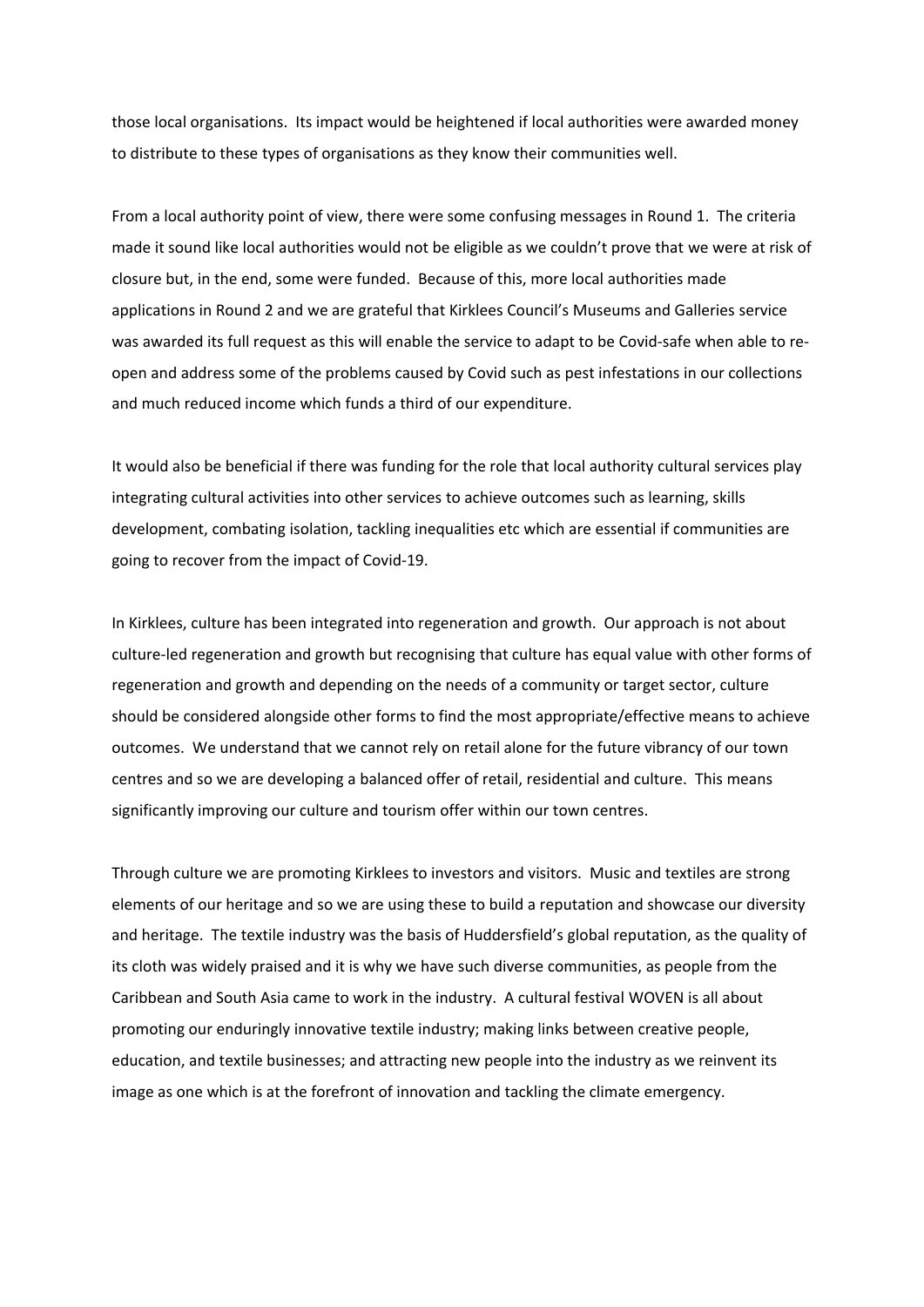Moving forward, it would help if the Government stimulated growth in the Cultural Sector through the funding of projects which enabled the workforce to be creative again and earn money. This funding could support the testing of the feasibility of cultural projects, develop business plans and get projects to the point whereby they are investment ready to be able to apply to other Government funding programmes such as the Towns Investment Programme and Levelling Up Funds. Many cultural teams do not have the capacity to do this and so cultural projects are often not ready when funding opportunities are announced. The DCMS could help by making the case for not using some of the present measures such as BCR when assessing projects for Government funding. Cultural projects have much more value than just economic and so they should be assessed as to their social, educational, and cultural value too. The DCMS could also help by funding pilot projects to test new cultural approaches to regeneration and growth such as WOVEN mentioned above.

#### Our ambitions and vision for the coming year (or years) as we look to deliver on the levelling up **agenda**

In Kirklees, we are developing a cultural strategy, but we already have a very clear vision about what this will cover. Our priorities are:

- 1. **Creative Ecology** support the creative ecology to recover from the impact of Covid-19 and evolve so that it can respond to changes such as how people have begun to access culture digitally which has led to global audiences (we presently have people in Australia and across Europe knitting squares to help create an artwork in Huddersfield this Summer)
- 2. **Creativity with our Heritage** conserve and repurpose our heritage ensuring that we use this heritage to tell the story of Kirklees worldwide
- 3. **Creative Communities -** engage our communities with culture either as participants, producers or audiences plus use cultural activities to improve well-being, learning, skills development and other outcomes
- 4. **Creative Places** establish a global reputation for Kirklees for its creative approach to music and textiles. As part of these plans, we aim to apply for UNESCO Creative City status for Music; deliver a Year of Music in 2023 to complement Leeds' Year of Culture which will increase engagement with music across all our communities and showcase our diversity and innovation; and build new cultural facilities in Huddersfield town centre